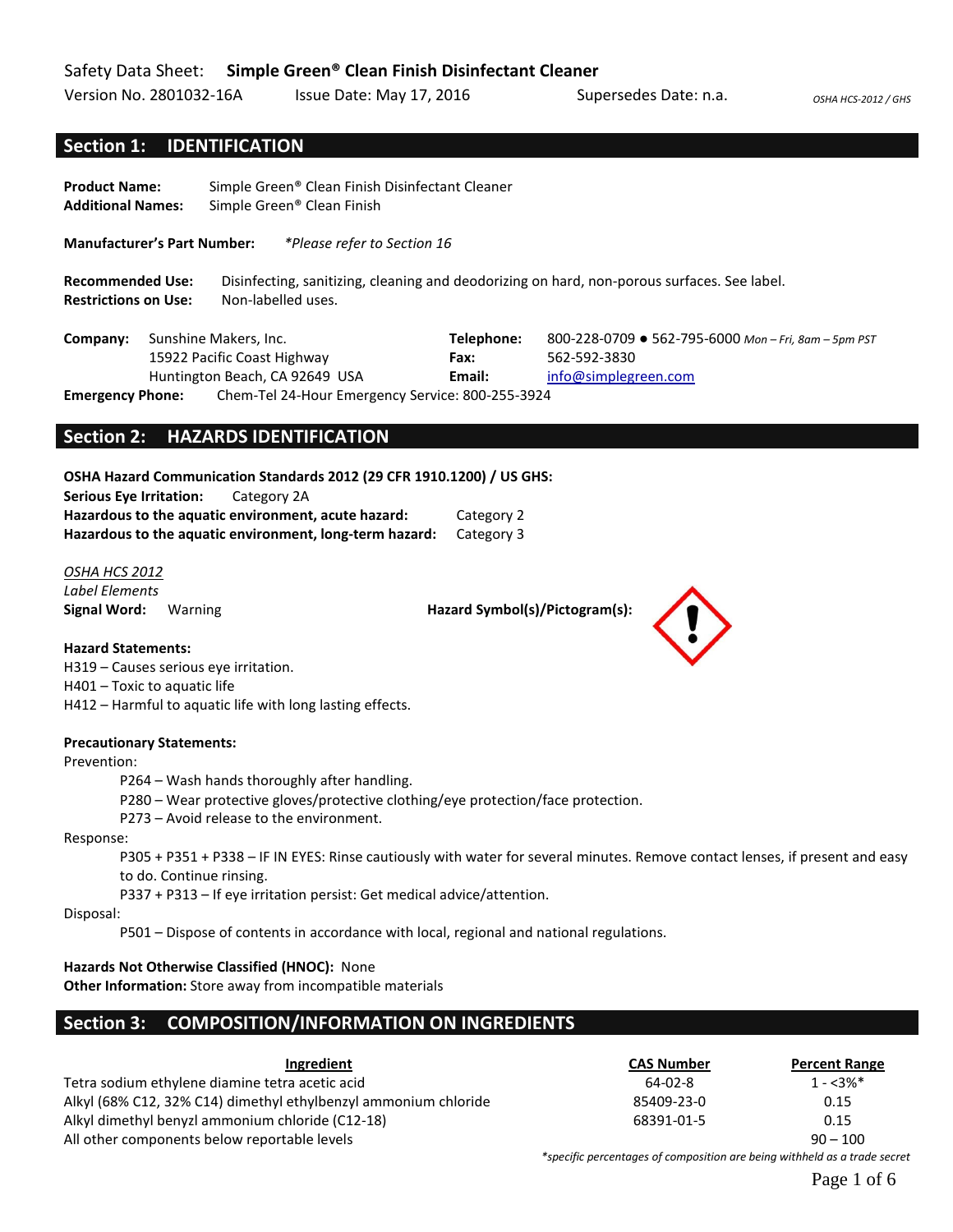Version No. 2801032-16A Issue Date: May 17, 2016 Supersedes Date: n.a. *OSHA HCS-2012 / GHS* 

## **Section 4: FIRST-AID MEASURES**

| Inhalation:<br><b>Skin Contact:</b> | Remove to fresh air. Call a physician if symptoms develop or persist.<br>After contact with skin, wash immediately with plenty of soap and water. Call a physician if symptoms develop or |
|-------------------------------------|-------------------------------------------------------------------------------------------------------------------------------------------------------------------------------------------|
| Eye Contact:                        | persist.<br>Rinse cautiously with water for several minutes. Remove contact lenses, if present and easy to do. Continue rinsing.                                                          |
| Ingestion:                          | If eye irritation persist: Get medical advice/attention.<br>Rinse mouth. Get medical attention if symptoms occur.                                                                         |

### **Most Important Symptoms/Effects, Acute and Delayed:**

Exposed individuals may experience eye tearing, redness, and discomfort.

### **Indication of Immediate Medical Attention and Special Treatment Needed, if necessary:**

If ingested, probable mucosal damage may contraindicate the use of gastric lavage. Treat the affected person appropriately.

| <b>Section 5: FIRE-FIGHTING MEASURES</b>                                                                |                                                                                                                                                                          |
|---------------------------------------------------------------------------------------------------------|--------------------------------------------------------------------------------------------------------------------------------------------------------------------------|
| <b>Suitable &amp; Unsuitable Extinguishing Media:</b><br><b>Specific Hazards Arising from Chemical:</b> | Use Dry chemical, CO2, water spray or "alcohol" foam. Avoid high volume jet water.<br>In event of fire, fire created carbon oxides, ammonia, nitrogen chloride, nitrogen |
| <b>Special Protective Actions for Fire-Fighters:</b>                                                    | oxides may be formed.<br>Must wear NIOSH/MSHA approved self-containing breathing apparatus and<br>protective clothing. Cool fire-exposed containers with water spray.    |

## **Section 6: ACCIDENTAL RELEASE MEASURES**

**Personal Precautions, Protective Equipment and Emergency Procedures:** *For non-emergency and emergency personnel:* Keep unnecessary personnel away. Keep people away from and upwind of spill/leak. Stay upwind. Ventilate closed spaces before entering. Keep out of low areas. Wear appropriate protective equipment and clothing during cleanup. Do not touch damaged containers or spilled material unless earing appropriate protective clothing. Ensure adequate ventilation. Local authorities should be advised if significant spillages cannot be contained. See section 8 – personal protection.

**Environmental Precautions:** Do not allow into open waterways and ground water systems. Do not discharge effluent containing this product into lakes, streams, ponds, estuaries, ocean or other waters unless in accordance with the requirements of a National Pollutant Discharge Elimination System permit and the permitting authority has been notified in writing prior to discharge. Do not discharge effluent containing this product to sewer systems without previously notifying the local sewage treatment plant authority.

**Methods and Materials for Containment and Clean Up:** Large spills – stop the flow of material, if this is without risk. Dike the spilled material, where this is possible. Cover with plastic sheet to prevent spreading. Use a non-combustible material like vermiculite, sand or earth to soak up the product and place into a container for later disposal. Following product recover, flush area with water. Small spills – wipe up with absorbent material (e.g. cloth, fleece). Clean surface thoroughly to remove residual contamination. Never return spills to original containers for re-use.

## **Section 7: HANDLING AND STORAGE**

**Precautions for Safe Handling:** Avoid contact with eyes, skin and clothing. When using, do not eat, drink or smoke. Provide adequate ventilation. War appropriate personal protective equipment.

**Conditions for Safe Storage including Incompatibilities:** Keep container tightly closed. Keep in cool dry area. Avoid prolonged exposure to sunlight. Do not store at temperatures above 109°F (42.7°C). Store in original container in areas inaccessible to children. Do not store on side. Avoid creasing or impacting of side walls. Offer for recycling if available or discard in trash. Non-refillable container. Do not reuse or refill this container.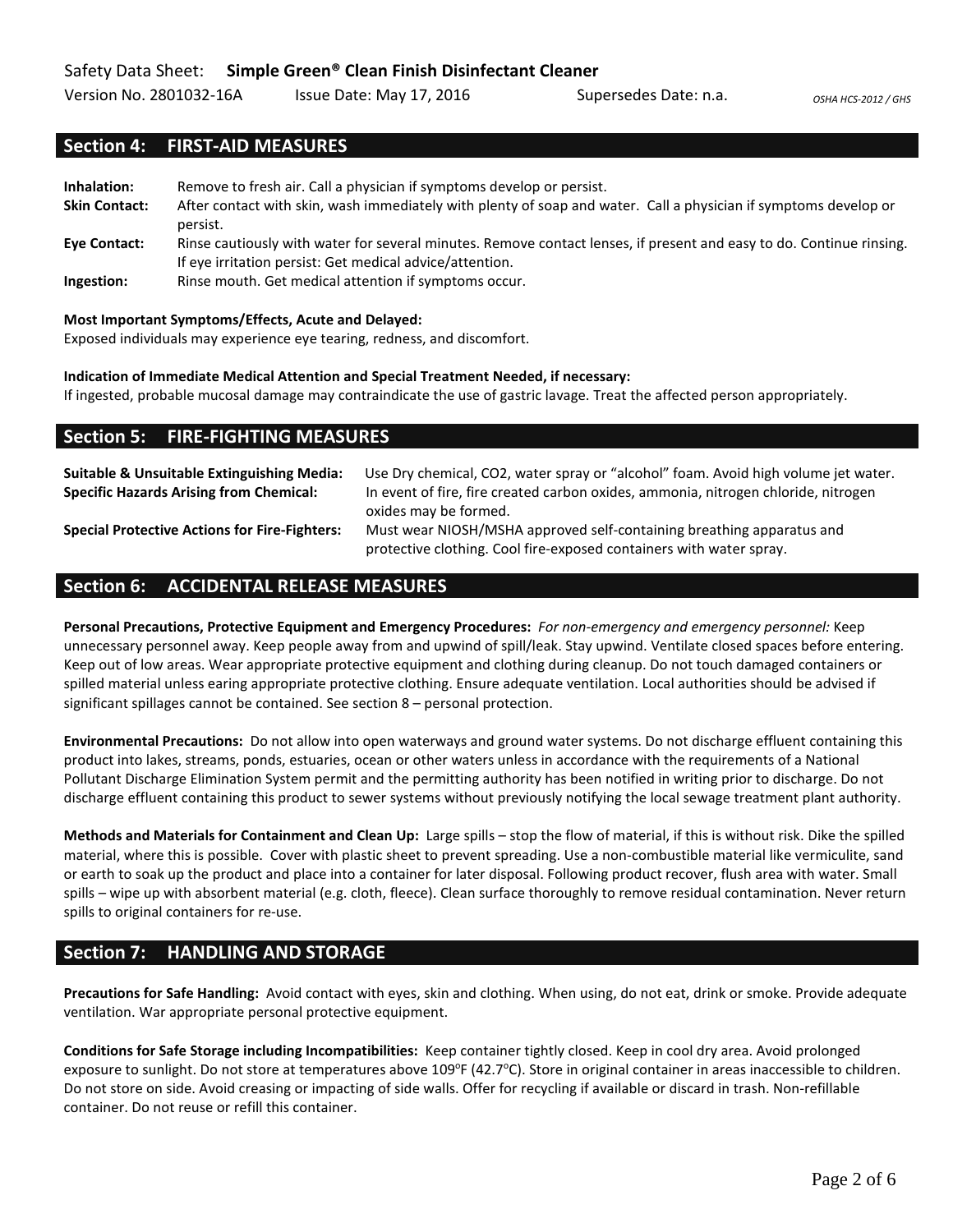Version No. 2801032-16A Issue Date: May 17, 2016 Supersedes Date: n.a. *OSHA HCS-2012 / GHS* 

## **Section 8: EXPOSURE CONTROLS / PERSONAL PROTECTION**

**Exposure Limit Values:** Contains no reportable exposure limits.

**Appropriate Engineering Controls:** Showers & eyewash stations. In processes where mists or vapors may be generated, proper ventilation must be provided in accordance with good ventilation practices.

### **Individual Protection Measures / Personal Protective Equipment (PPE)**

Eye Contact: Tightly fitting safety goggles

Respiratory: In the case of insufficient ventilation, wear suitable respiratory equipment.

Skin Contact: Wear protective gloves and suitable protective clothing.

General Hygiene Considerations: Avoid contact with skin, eyes and clothing.

Wash hands before breaks and immediately after handling the product.

### **Section 9: PHYSICAL AND CHEMICAL PROPERTIES**

| Appearance:                                          | Blue liquid                | <b>Partition Coefficient: n-octanol/water:</b>         | No data available                            |  |  |
|------------------------------------------------------|----------------------------|--------------------------------------------------------|----------------------------------------------|--|--|
| Odor:                                                | Added mint detergent odor  | <b>Autoignition Temperature:</b>                       | No data available                            |  |  |
| <b>Odor Threshold:</b>                               | Not determined             | <b>Decomposition Temperature:</b><br>No data available |                                              |  |  |
| pH:                                                  | $11 - 11.9$                | No data available<br>Viscosity:                        |                                              |  |  |
| <b>Freezing Point:</b>                               | No data available          | <b>Specific Gravity:</b>                               | $1.00 - 1.01$                                |  |  |
| <b>Boiling Point &amp; Range:</b>                    | 101°C (213.8°F)            | VOCs:                                                  | **Water & fragrance exemption in calculation |  |  |
| <b>Flash Point:</b>                                  | $>100.9$ °C ( $>213.6$ °F) | SCAQMD 304-91 / EPA 24:                                | Not tested                                   |  |  |
| <b>Evaporation Rate:</b>                             | Not determined             | CARB Method 310**:                                     | $0.025$ lb/gal<br>≤0.3%<br>$\leq$ 3 g/L      |  |  |
| Flammability (solid, gas):                           | Not determined             | SCAQMD Method 313:                                     | Not tested                                   |  |  |
| <b>Upper/Lower Flammability or Explosive Limits:</b> | Not applicable             | <b>VOC Composite Partial Pressure:</b>                 | Not determined                               |  |  |
| <b>Vapor Pressure:</b>                               | Not determined             | <b>Relative Density:</b>                               | $8.41$ lb/gal                                |  |  |
| <b>Vapor Density:</b>                                | Not determined             | Solubility:                                            | 100% in water                                |  |  |

### **Section 10: STABILITY AND REACTIVITY**

| <b>Reactivity:</b>                         | Non-reactive.                                                                                                                                         |
|--------------------------------------------|-------------------------------------------------------------------------------------------------------------------------------------------------------|
| <b>Chemical Stability:</b>                 | Stable under normal conditions 70°F (21°C) and 14.7 psig (760 mmHg).                                                                                  |
| <b>Possibility of Hazardous Reactions:</b> | No dangerous reaction known under conditions of normal use.                                                                                           |
| <b>Conditions to Avoid:</b>                | Excessive heat or cold. Temperatures exceeding flash point. Contact with incompatible<br>materials.                                                   |
| <b>Incompatible Materials:</b>             | Strong acids, alkalines and oxidizing agents.                                                                                                         |
| <b>Hazardous Decomposition Products:</b>   | Thermal decomposition may produce toxic vapors/fumes of nitrogen, ammonia, carbon<br>dioxide, carbon monoxide, and low molecular weight hydrocarbons. |

### **Section 11: TOXICOLOGICAL INFORMATION**

| <b>Likely Routes of Exposure:</b> | Inhalation -   | Prolonged inhalation may be harmful. |
|-----------------------------------|----------------|--------------------------------------|
|                                   | Skin Contact - | Causes mild skin irritation.         |
|                                   | Eye Contact -  | Causes eye irritation.               |
|                                   | Ingestion -    | Low ingestion hazard.                |

*Symptoms related to the physical, chemical and toxicological characteristics:* no symptoms expected under typical use conditions.

*Delayed and immediate effects and or chronic effects from short term exposure:* No health effects information available for human exposure.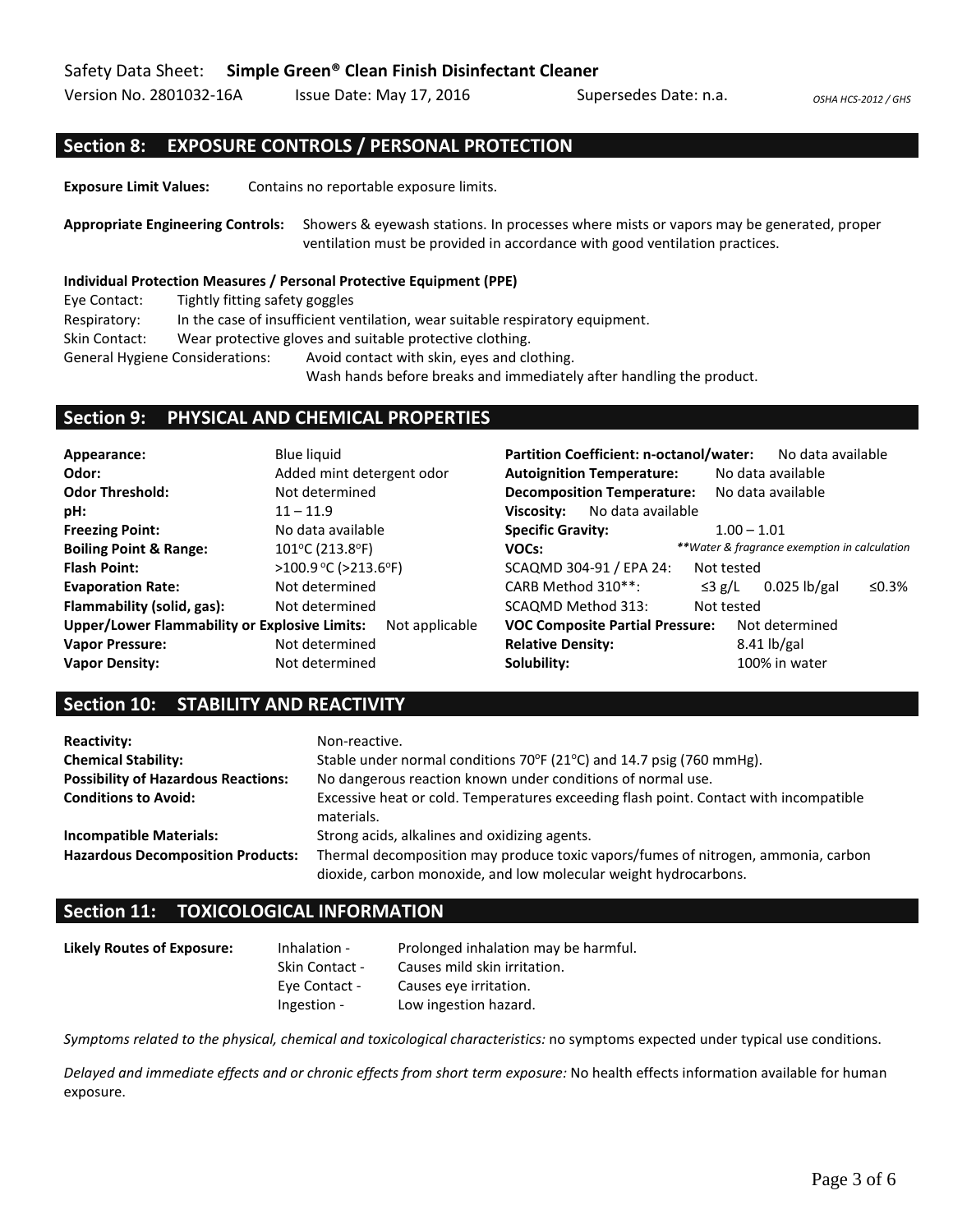Version No. 2801032-16A Issue Date: May 17, 2016 Supersedes Date: n.a. *OSHA HCS-2012 / GHS* 

## **Section 11: TOXICOLOGICAL INFORMATION - continued**

*Delayed and immediate effects and or chronic effects from long term exposure:* No health effects information available for human exposure.

*Interactive effects:* Not known.

#### Numerical Measures of Toxicity

| <b>Acute Toxicity:</b>            | Oral $LD_{50}$ (rat)             | Not calculated                                                                                                                                                |  |  |
|-----------------------------------|----------------------------------|---------------------------------------------------------------------------------------------------------------------------------------------------------------|--|--|
|                                   | Dermal LD <sub>50</sub> (rabbit) | Not calculated                                                                                                                                                |  |  |
|                                   |                                  | No toxicity information is available for this specific material. This toxicity information provided is for similar formulations.                              |  |  |
| <b>Skin Corrosion/Irritation:</b> |                                  | Mixture does not classify under this category.                                                                                                                |  |  |
| <b>Eve Damage/Irritation:</b>     |                                  | Mixture classifies as a serious eye irritant (2A).                                                                                                            |  |  |
| <b>Germ Cell Mutagenicity:</b>    |                                  | Mixture does not classify under this category. No data available to indicate product or componnts<br>present at greater than 0.1% are mutagenic or genotoxic. |  |  |
|                                   |                                  |                                                                                                                                                               |  |  |

**Carcinogenicity:** Mixture does not classify under this category. Not considered to be a carcinogen by IARC, ACGIH, NTP or OSHA.

| <b>Reproductive Toxicity:</b>  | Mixture does not classify under this category. |
|--------------------------------|------------------------------------------------|
| <b>STOT-Single Exposure:</b>   | Mixture does not classify under this category. |
| <b>STOT-Repeated Exposure:</b> | Mixture does not classify under this category. |
| <b>Aspiration Hazard:</b>      | Mixture does not classify under this category. |

## **Section 12: ECOLOGICAL INFORMATION**

**Ecotoxicity:**

| <b>Aquatic:</b>               | hours                                 | Tetra sodium ethylenediamine tetra acetic acid (64-02-8), bluegill (Lepomis macrochirus0 LC50 472-500 mg/l, 96 |
|-------------------------------|---------------------------------------|----------------------------------------------------------------------------------------------------------------|
| Terrestrial:                  | Not assessed.                         |                                                                                                                |
|                               | <b>Persistence and Degradability:</b> | No data available.                                                                                             |
|                               | <b>Bioaccumulative Potential:</b>     | No data available.                                                                                             |
| <b>Mobility in Soil:</b>      |                                       | No data available.                                                                                             |
| <b>Other Adverse Effects:</b> |                                       | No data available.                                                                                             |

### **Section 13: DISPOSAL CONSIDERATIONS**

### **Unused or Used Liquid**

**PESTICIDE DISPOSAL:** Pesticide wastes are acutely hazardous. Improper disposal of excess pesticide, spray mixture or rinsate is a violation of Federal Law. If these wastes cannot be disposed of by use according to label instructions, contact your State Pesticide or Environmental Control Agency, or the Hazardous Waste representative at the nearest EPA Regional Office for guidance.

### **Empty Containers:**

**CONTAINER DISPOSAL:** Nonrefillable containers. Do not reuse or refill this container. Offer for recycling if available or puncture and dispose in a sanitary landfill, incineration or burning, if allowed by state and local authorities. If burned, stay out of smoke.

### **Section 14: TRANSPORT INFORMATION**

**U.N. Number:** Not applicable **U.N. Proper Shipping Name:** Not applicable **Transport Hazard Class(es):** Not applicable **Packing Group:** Not applicable **Environmental Hazards:** Marine Pollutant - NO **Transport in Bulk (according to Annex II of MARPOL 73/78 and IBC Code):** Unknown.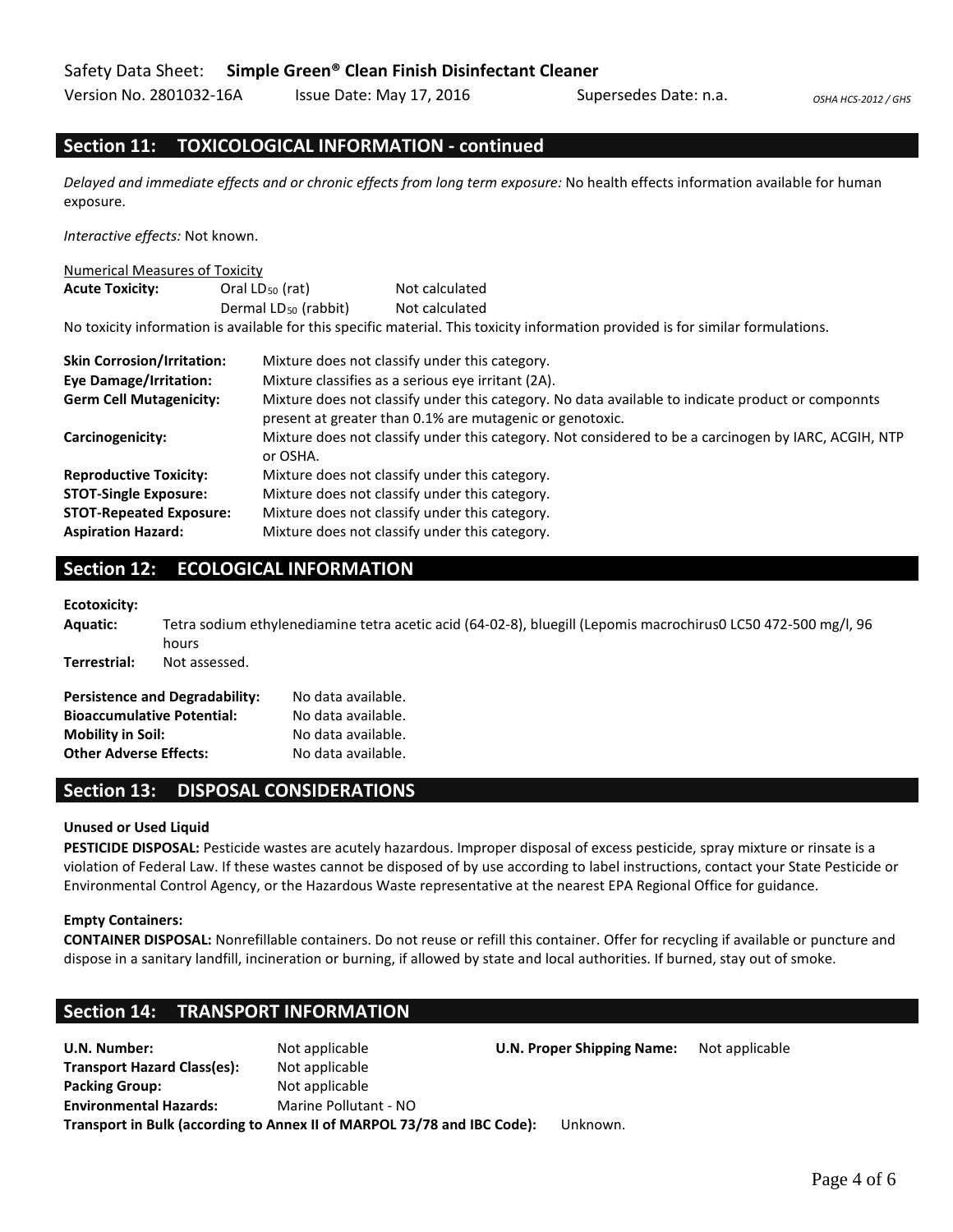| Version No. 2801032-16A                   | Issue Date: May 17, 2016                                                                                                                        | Supersedes Date: n.a.   | OSHA HCS-2012 / GHS                                        |
|-------------------------------------------|-------------------------------------------------------------------------------------------------------------------------------------------------|-------------------------|------------------------------------------------------------|
|                                           | Section 14: TRANSPORT INFORMATION - continued                                                                                                   |                         |                                                            |
| premises:                                 | Special precautions of which user needs to be aware/in compliance, in<br>connection with transport or conveyance either within or outside their | None known.             |                                                            |
| U.S. (DOT) / Canadian TDG:<br>IMO / IDMG: | Not Regulated for shipping.<br>Not classified as Hazardous                                                                                      | ICAO/ IATA:<br>ADR/RID: | Not classified as Hazardous<br>Not classified as Hazardous |

## **Section 15: REGULATORY INFORMATION**

### **Federal Insecticide, Fungicide and Rodenticide Act (FIFRA)**

This chemical is a pesticide product registered by the United States Environmental Protection Agency and is subject to certain labeling requirements under federal pesticide law. These requirements differ from the classification criteria and hazard information required for safety data sheets (SDS), and for workplace labels of non-pesticide chemicals. The hazard information required on the pesticide label is reproduced below. The pesticide label also includes other important information, including directions for use.

**Signal Word:** Caution. **Hazard Statements:** Hazards to humans and domestic animals. Causes moderate eye irritation. Avoid contact with eyes, skin or clothing. Wash thoroughly with soap and water after handling and before eating, drinking, and chewing gum, using tobacco or using the toilet.

### **FIRST AID**

**IF IN EYES:** Hold eye open and rinse slowly and gently with water for 15-20 minutes. Remove contact lenses, if present, after first 5 minutes, then continue rinsing eye. Call a poison control center or doctor for treatment advice.

**IF ON SKIN OR CLOTHING:** Take off contaminated clothing. Rinse skin immediately with plenty of water for 15-20 minutes. Call a poison control center or doctor for treatment or advice.

| <b>EPA REGISTERATION NUMBER:</b>                      |      |                 | 1839-220-56782                                                                                                                                                                                                                                                                                                                                                                                                                                                                                                                                                                                                                                                                                                                                                                                             |      |                    |                                      |
|-------------------------------------------------------|------|-----------------|------------------------------------------------------------------------------------------------------------------------------------------------------------------------------------------------------------------------------------------------------------------------------------------------------------------------------------------------------------------------------------------------------------------------------------------------------------------------------------------------------------------------------------------------------------------------------------------------------------------------------------------------------------------------------------------------------------------------------------------------------------------------------------------------------------|------|--------------------|--------------------------------------|
| All components are listed on:                         |      |                 | TSCA and DSL Inventory.                                                                                                                                                                                                                                                                                                                                                                                                                                                                                                                                                                                                                                                                                                                                                                                    |      |                    |                                      |
| <b>SARA Title III:</b>                                |      |                 | Sections 311/312 Hazard Categories                                                                                                                                                                                                                                                                                                                                                                                                                                                                                                                                                                                                                                                                                                                                                                         | CAS# | Hazard<br>Category | <b>Typical Max.</b><br>Concentration |
| <b>SARA Title III:</b>                                | 302. |                 | Sections 313 Superfunds Amendments and Reauthorizations Act of 1986 – This material does not contain any<br>chemical components with known CAS numbers that exceed the threshold (De Minimis) reporting levels<br>established by SARA Title III, Section 313.<br>Sections 302 - No chemicals in this material are subject to the reporting requirements of SARA Title III, Section                                                                                                                                                                                                                                                                                                                                                                                                                         |      |                    |                                      |
| Clean Air Act (CAA):<br><b>Clean Water Act (CWA):</b> |      | 12 (40 CFR 61). | This product does not contain any hazardous air pollutants (HAP), as defined by the U.S. Clean Air Act Section<br>This product does not contain any chemicals listed under the U.S. Clean Air Act Section 112(r) for Accidental<br>Release Prevention (40 CFR 68.130, Subpart F).<br>This product does not contain any chemicals listed under the U.S. Clean Air Act Section 111 SOCMI<br>Intermediate or Final VOC's (40 CFR 60.489).<br>This product does not contain any Hazardous Substances listed under the U.S. Clean Water Act, Section<br>311, Table 116.4A.<br>This product does not contain any Hazardous Chemicals listed under the U.S. Clean Water Act, Section<br>311, Table 117.3.<br>This product does not contain any toxic pollutants listed under the U.S. Clean Water Act Section 307 |      |                    |                                      |
| <b>State Right To Know Lists:</b>                     |      |                 | Does not contain any ingredients at reportable volumes                                                                                                                                                                                                                                                                                                                                                                                                                                                                                                                                                                                                                                                                                                                                                     |      |                    |                                      |